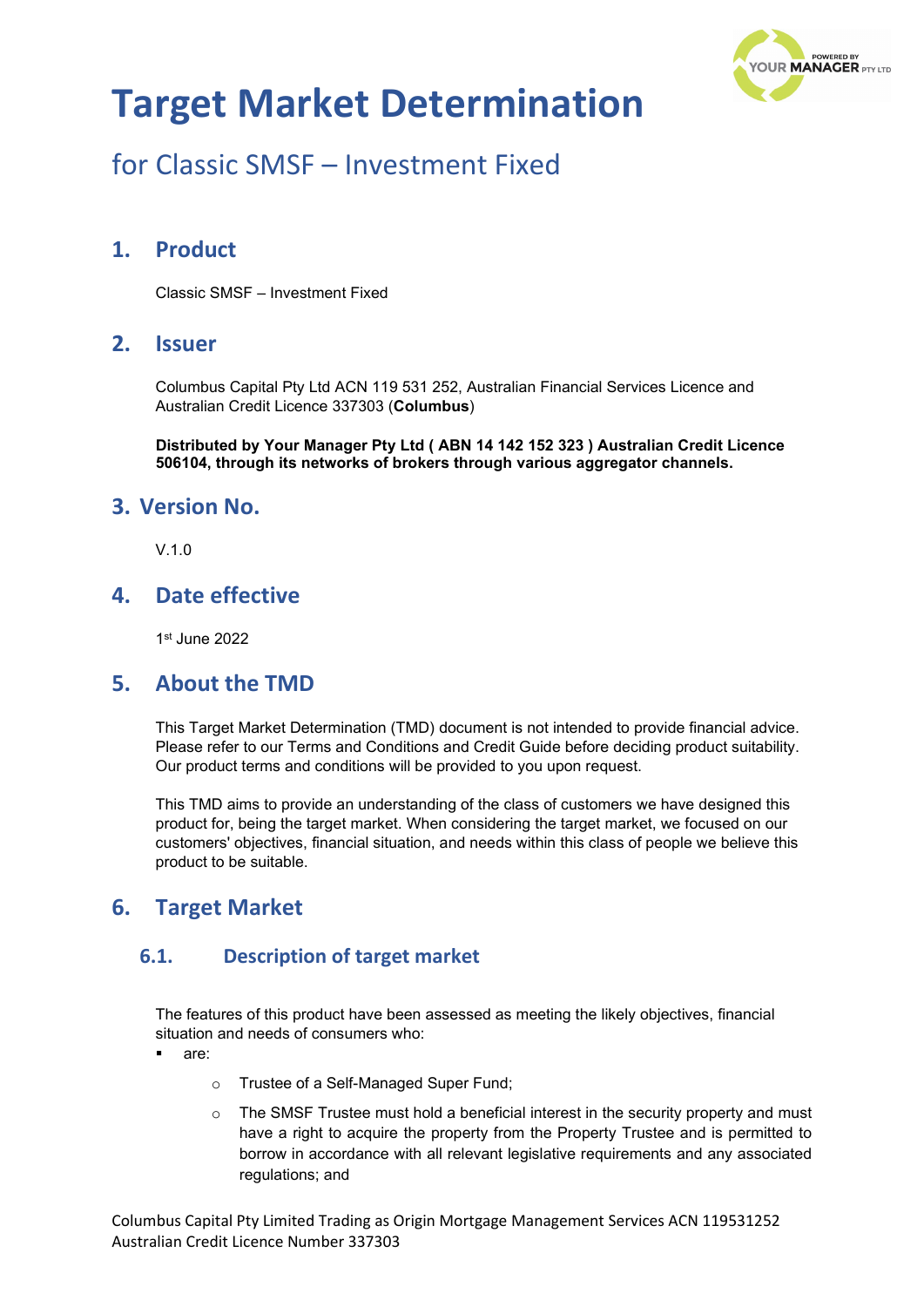

## for Classic SMSF – Investment Fixed

- $\circ$  The Property Trustee, which holds the legal interest in the security property on trust for the SMSF, must meet all relevant legislative requirements and any associated regulations.
- require a loan to purchase or refinance an investment property as part of a Self-Managed Super Fund (SMSF);
- want an offset account;
- require the certainty of a fixed interest rate;
- are able to make up to \$20k of extra repayments without penalty; and
- want the option of either principal and interest or interest only repayments.
- satisfy our eligibility criteria;

The product meets the likely objectives, financial situation and needs of consumers in the target market because it provides them with the certainty of a fixed rate for an initial period of time, allows them to deposit funds into an offset account and/or make additional payments directly into the loan to reduce the amount of interest payable up to \$20k additional per annum whilst maintaining the ability to deposit SMSF funds into an offset account and/or make additional payments directly into the loan to reduce the amount of interest payable whilst maintaining the flexibility of transferring funds from the Offset account back to the SMSF Cash Management Account. This product also allows consumers to select interest only or principal and interest repayments in order to reduce their overall debt and build equity.

#### **6.2. Classes of consumers for who the product may not be suitable**

This product may not be suitable for consumers who:

- do not meet the eligibility requirements;
- are looking to purchase or refinance a residential owner occupied property; or
- are looking to construct a property

### **6.3. Description of the Product, including key attributes**

- Fixed interest rate;
- Repayment options:
	- o principal and interest; and
	- o interest only.
- Able to make up to \$20k of extra repayments without penalty
- Minimum loan size: \$50,000
- Maximum Loan Size: \$2,000,000 (subject to LVR and postcode policy)
- Maximum LVR: 80%
- Offset facility available is available
- Application fee is payable
- Settlement fee is payable
- Valuation fee is payable
- Ongoing fee is payable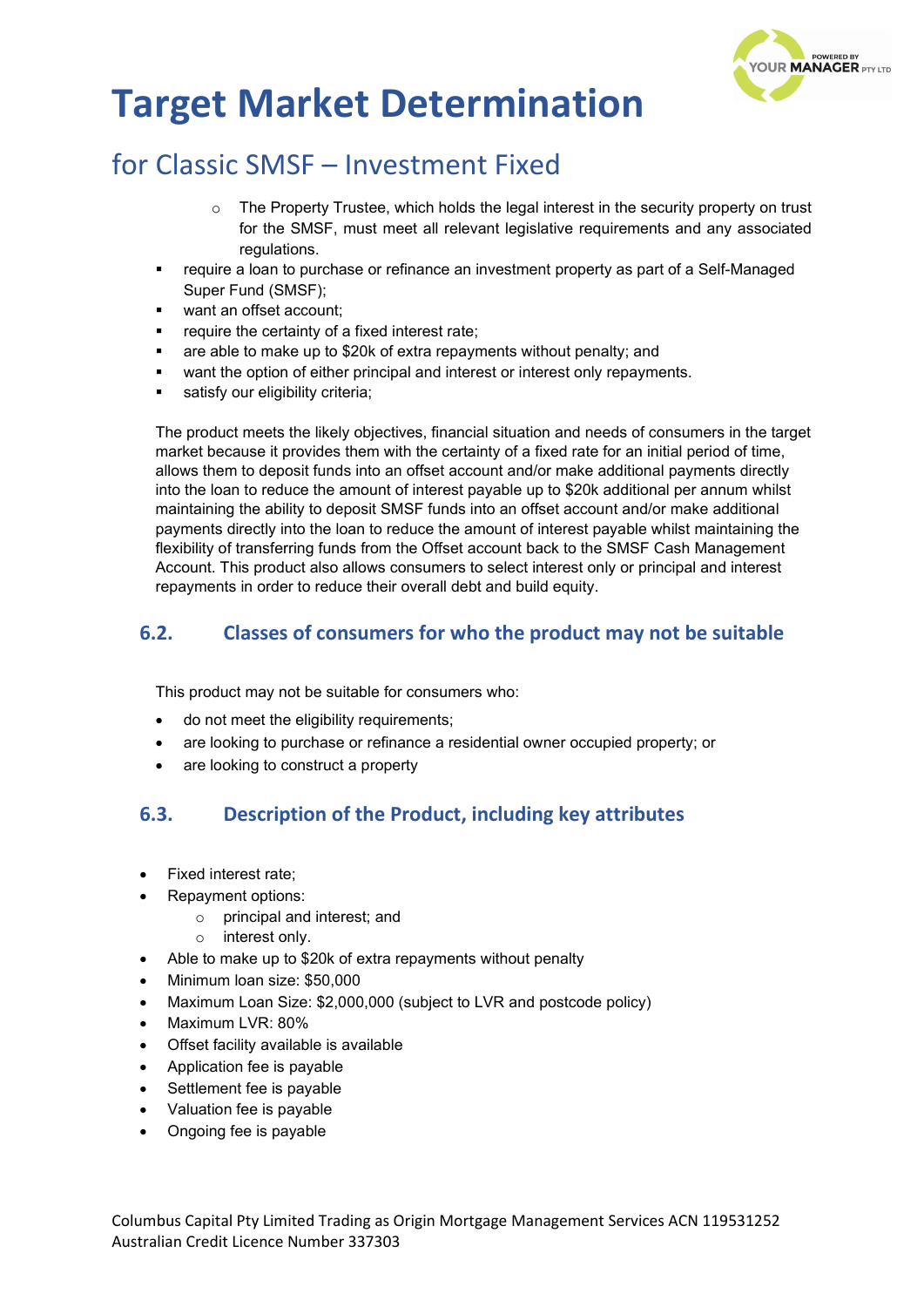

## for Classic SMSF – Investment Fixed

## **7. Distribution Conditions/ Restrictions**

The following distribution channels and conditions have been assessed as being appropriate to direct the distribution of the product to the target market:

- **Direct** 
	- **Online**
	- By phone
	- In person (e.g. branch, agency, or premises visit)
- Third party Accredited mortgage brokers subject to Best Interests Duty (BID)

The distribution channels and conditions are appropriate because:

- the product has a wide target market;
- our staff have the necessary training, knowledge and accreditation (if required) to assess whether the consumer is within the target market. All of our staff must continually satisfy annual compliance reviews.
- we rely on existing distributors, methods, controls and supervision already in place;
- our approval system has checks and controls in place to flag applicants who may be outside the target market; and
- accredited mortgage brokers are subject to a higher duty under BID to ensure that the product is in the best interests of the particular consumer.

### **8. TMD Reviews**

We will review this TMD as follows:

| Initial review  | Within 12 months of the date of this TMD                                                                                                                                                                                                                                                                                                                                                                                                                                                                                                                                                                                         |  |
|-----------------|----------------------------------------------------------------------------------------------------------------------------------------------------------------------------------------------------------------------------------------------------------------------------------------------------------------------------------------------------------------------------------------------------------------------------------------------------------------------------------------------------------------------------------------------------------------------------------------------------------------------------------|--|
| Periodic review | Each year on the anniversary of this TMD.                                                                                                                                                                                                                                                                                                                                                                                                                                                                                                                                                                                        |  |
| Review triggers | Specific events will prompt Columbus to review this TMD, which<br>includes:<br>A significant dealing of the product to consumers outside the<br>۰.<br>target market occurs;<br>A significant number of complaints are received from<br>$\sim$<br>customers in relation to the product;<br>A significant number of defaults occur;<br>۰<br>A significant breach has occurred in connection with the<br>۰.<br>issuing and distribution of this product; and<br>A significant number of late repayments are being recorded;<br>۰<br>A material change is made to this product.<br>Unexpected early stage arrears are detected<br>۰. |  |

If a review trigger occurs, we will complete a review of the TMD within ten business days. Meanwhile, we will cease to offer this product to our customers until our TMD review concludes and any necessary changes to the product or TMD, including distribution methods, are made.